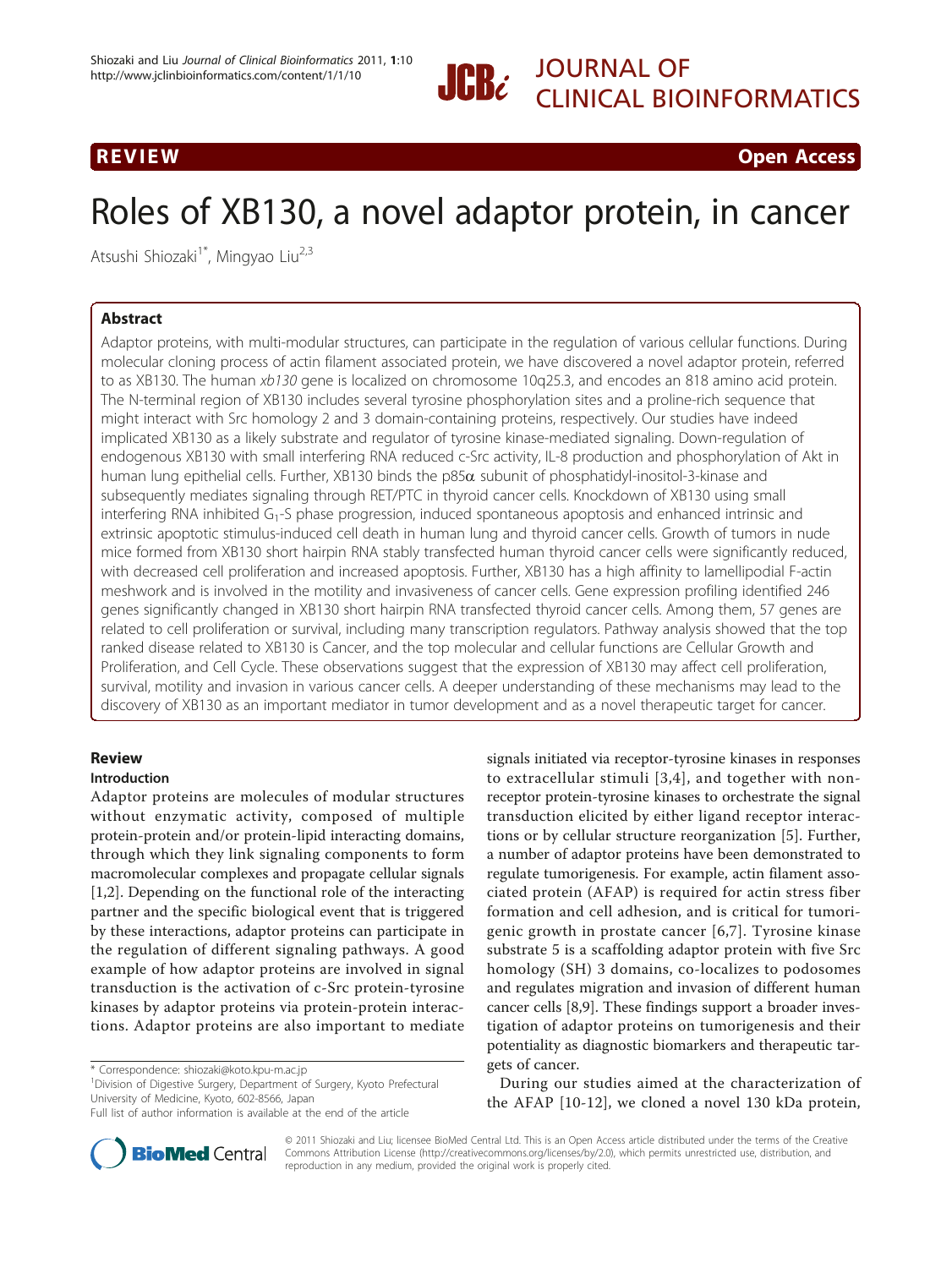referred to as XB130 [\[13\]](#page-4-0). Our studies have indeed indicated that XB130 plays, as an adaptor, important roles in the regulation of signal transduction, cell proliferation, survival, motility and invasion [[13-16](#page-4-0)]. In this review, we focus on studies relate to both XB130 and cancer progression.

## Molecular structure of XB130

The human xb130 gene is localized on chromosome 10q25.3 and encodes 818 amino acids with an apparent molecular size of approximately 130 kDa [\[13\]](#page-4-0). As an adaptor protein, the overall structure of XB130 shares similarity with AFAP, thus it is also known as actin filament associated protein 1-like 2 (AFAP1L2). The N-terminal region of XB130 includes several tyrosine phosphorylation sites and a proline-rich sequence which can potentially interact with SH2 and SH3 domaincontaining proteins, respectively (Figure 1) [\[13,14](#page-4-0)]. The middle portion harbors two pleckstrin-homology (PH) domains that may target proteins to cellular membranes through interactions with specific phospholipids, such as phosphoatidylinositol-3, 4, 5-triphosphate. The C-terminal region contains a coiled-coil domain, which might be involved in protein oligomerization and DNA binding. A common feature of XB130 and AFAP is the presence of a proline-rich motif, several potential SH2 binding sites and two PH domains (Figure 1) [[13](#page-4-0),[14\]](#page-4-0). A coiled-coil domain of XB130 shares partial similarity with the leucine zipper domain in AFAP. Despite these similarities, XB130 does not behave like an actin filament-associated protein. The actin-binding site that is present in the C terminus of AFAP [\[17](#page-4-0)] is only partially present in XB130. The distribution of AFAP appears to be along the stress fiber, and through its interaction, AFAP transmits physical force and mediates mechanical stretch-induced c-Src activation [[12](#page-4-0),[18\]](#page-4-0). On the other hand, the diffuse distribution of XB130 in the cytoplasm suggests that XB130 plays a different role in signal transduction and cellular functions [[13](#page-4-0)]. XB130's tissue distribution was determined by using northern blot analysis and high expression of XB130 was found in human thyroid and spleen [\[14](#page-4-0)].

# Regulation of tyrosine kinase-mediated signaling by XB130

Our studies have implicated XB130 as a likely substrate and regulator of tyrosine kinase-mediated signaling [[13,14\]](#page-4-0). Endogenous XB130 interacts with c-Src tyrosine kinase [[13\]](#page-4-0). Their co-expression in COS-7 cells resulted in activation of c-Src and elevated tyrosine phosphorylation of multiple proteins, including XB130 itself. XB130 expression in HEK293 cells enhanced serum response element- and AP-1-dependent transcriptional activation mediated by c-Src. Down-regulation of endogenous XB130 with small interfering RNA (siRNA) reduced c-Src activity, IL-8 production, epidermal growth factor (EGF)-induced phosphorylation of Akt and GSK3b in human lung cancer A549 cells [\[13\]](#page-4-0).

Further, our studies revealed expression of XB130 in human thyroid tissue, and we found that XB130 is a downstream mediator of the signaling cascade propagated by RET/PTC, a genetically rearranged, constitutively active, thyroid cancer-specific tyrosine kinase [\[14](#page-4-0)]. RET/PTC plays a pathogenic role and exhibits transforming ability by exerting its effects on differentiation, mitogenic and metastatic potential in papillary thyroid cancer [[19,20\]](#page-4-0). XB130 couples RET/PTC signaling to the phosphatidyl-inositol-3-kinase (PI3K)/Akt signaling through a specific binding site to  $p85\alpha$  subunit of PI3K [[14](#page-4-0)]. A study investigating the implications of Src



portion harbors two pleckstrin homology (PH) domains, while the C-terminal region contains a coiled-coil domain. A common feature of XB130 (818aa) and AFAP (730aa) is the presence of potential SH2, SH3-binding sites and two PH domains. A coiled-coil domain of XB130 shares partial similarity with the leucine zipper domain and in AFAP.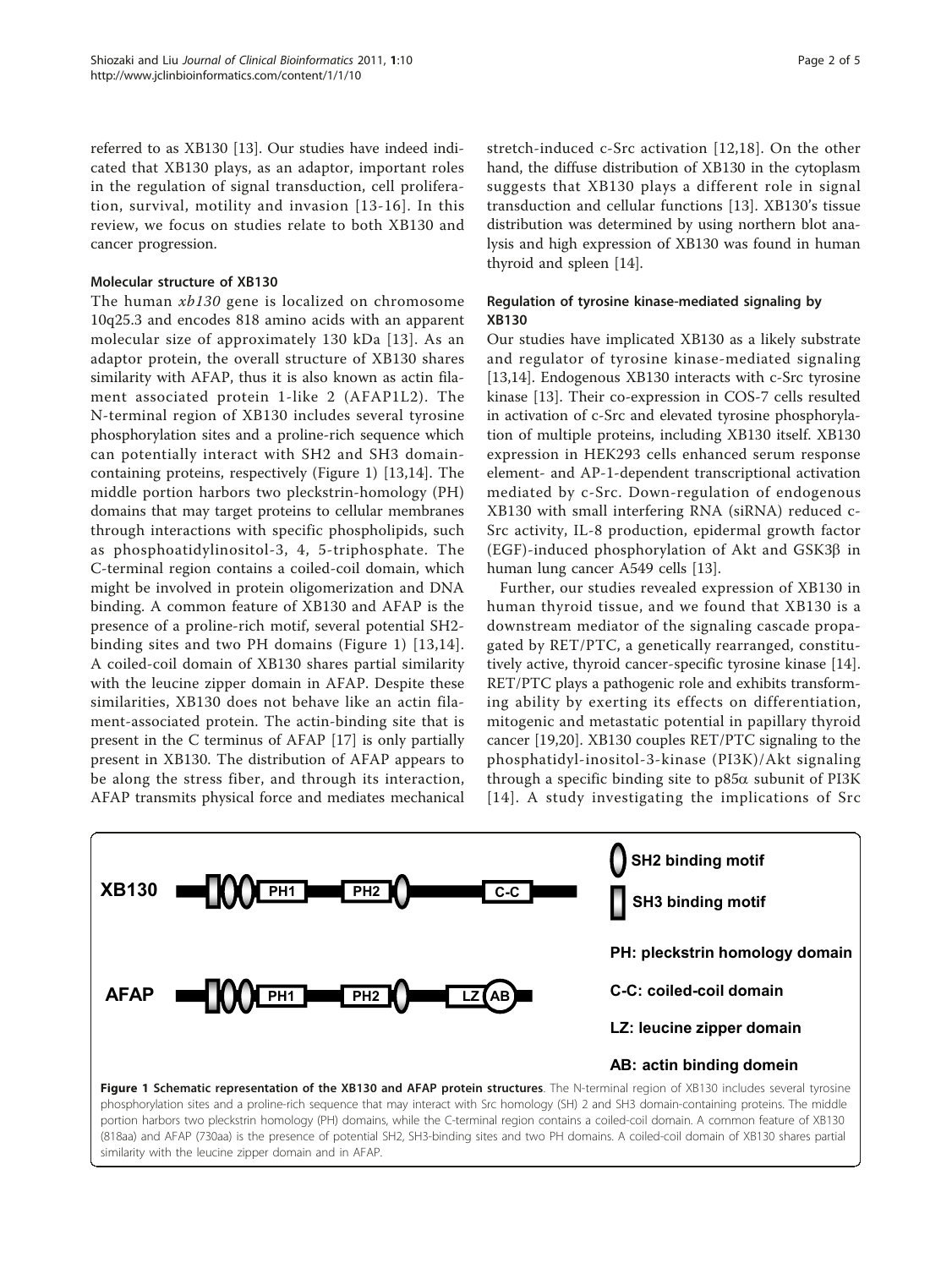<span id="page-2-0"></span>tyrosine kinases in certain colorectal cancer by Emaduddin et al. identified XB130 from SW629 colorectal cancer cells, as one of the tyrosine phosphorylated proteins binding to Lck-SH2 domain [[21](#page-4-0)]. Lck, is a Src family member that is not detectable in normal colonic epithelium, but becomes aberrantly expressed in a subset of colorectal carcinomas. These findings indicate that

# Roles of XB130 in cell cycle and survival

kinase-mediated signaling.

To investigate the role of XB130 in cancer cell cycle progression, we conducted knockdown experiments with

XB130 has an important role in the regulation of tyrosine

XB130 siRNA [\[13-15\]](#page-4-0). Down regulation of XB130 reduced cell cycle progression from  $G_1$  to S phase in human lung cancer cell line, A549 and human thyroid cancer cell lines, TPC1 and WRO (Figure 2) [[13](#page-4-0)-[15](#page-4-0)]. The expression of cell proliferation markers, Ki-67 and PCNA, were also reduced in XB130 siRNA treated WRO cells [\[15\]](#page-4-0). Down-regulation of XB130 induced apoptosis and enhanced extrinsic or intrinsic apoptotic stimulus-induced early and late apoptosis in WRO cells (Figure 2) [\[15](#page-4-0)]. In TPC1 cells, down-regulation of XB130 accelerates the apoptotic process [[14](#page-4-0)]. Further, to determine the roles of XB130 in vivo, we established XB130 short hairpin RNA (shRNA) stably transfected WRO cell lines and used a xenograft model in nude

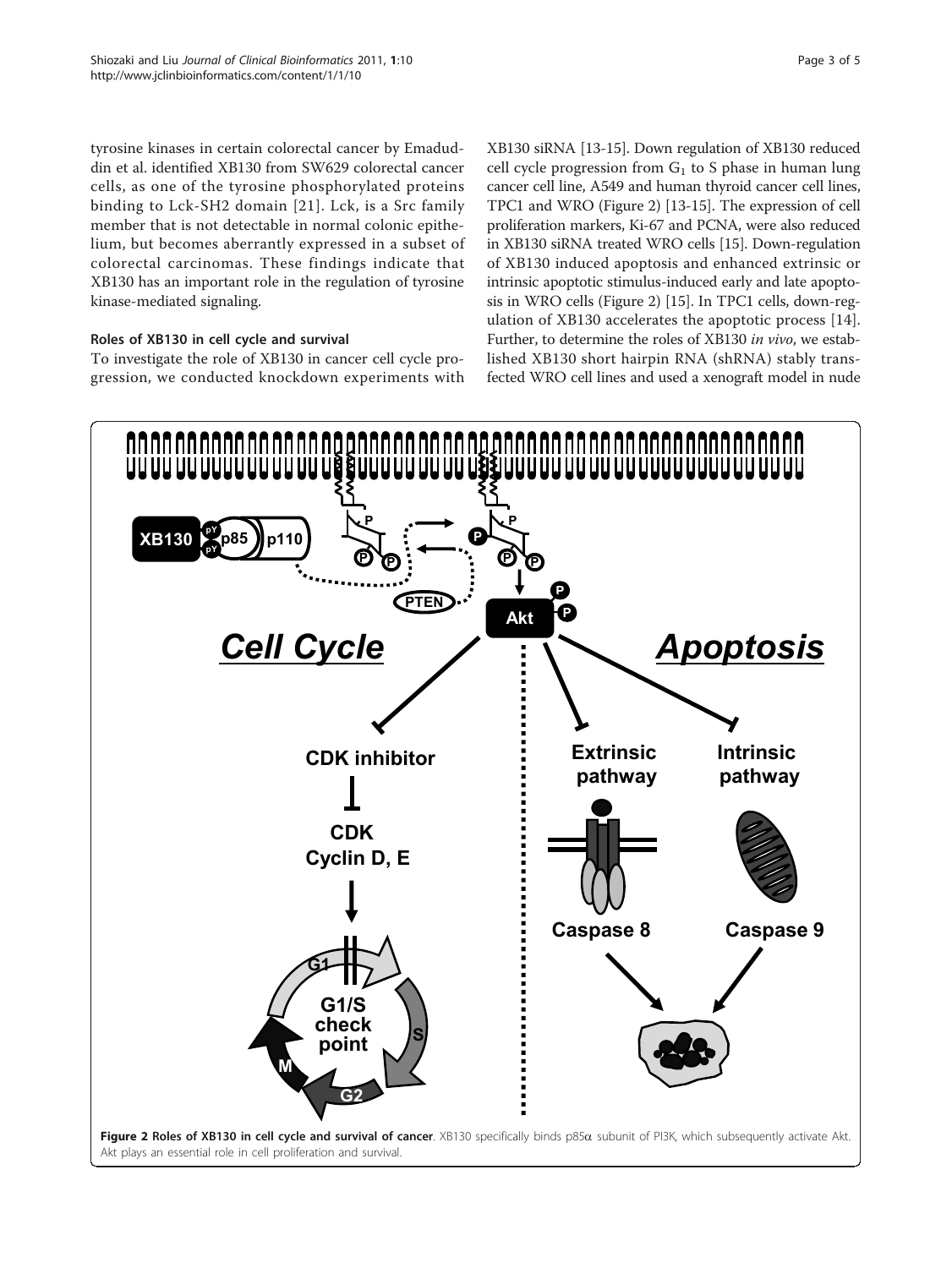mice [[15\]](#page-4-0). Growth of tumors in nude mice formed from XB130 shRNA stably transfected WRO cells were significantly reduced, with decreased cell proliferation and increased apoptosis. These findings indicate that XB130 expression levels affected cell proliferation and survival in cancer cells (Figure [2\)](#page-2-0).

# Roles of XB130 in cell motility and invasion

We further found that XB130 has a high affinity to lamellipodial F-actin meshwork and is involved in the motility and invasiveness of tumor cells. XB130 exhibited robust translocation to the cell periphery in response to various stimuli (including EGF, wounding and expression of constitutively active Rac) that elicit lamellipodium formation [\[16](#page-4-0)]. Structure-function analysis revealed that both the XB130 N-terminus and C-terminus harbor critical regions for its translocation to lamellipodia [\[16\]](#page-4-0). In TPC1 thyroid papillary carcinoma cells, silencing endogenous XB130 decreased the rate of wound closure, inhibited cell invasion through Matrigel, reduced lamellipodial persistence and slowed down spreading [[16](#page-4-0)]. Thus, XB130 is a novel Rac/ cytoskeleton-regulated and cytoskeleton-regulating adaptor protein, which exhibits high affinity to lamellipodial F-actin and impacts motility and invasiveness of tumor cells.

Gene expression profile in XB130 shRNA transfected cells To determine the molecular mechanisms by which XB130 regulates cellular functions, we analyzed gene

expression profiles in XB130 shRNA transfected cells by microarray and bioinformatics studies [[15\]](#page-4-0). Microarray analysis identified 246 genes significantly changed in XB130 shRNA transfected cells. Among them, 57 genes, such as HSPA1A, BHLHE40, TOB1, DDIT3, SLC7A11 and MYC are related to cell proliferation or survival, including many transcription regulators. Ingenuity Pathway Analysis showed that the top ranked disease related to XB130 is Cancer, and the top molecular and cellular functions are Cellular Growth and Proliferation, and Cell Cycle [[15](#page-4-0)]. These results indicate that the expression level of XB130 influences genes related to cellular growth and proliferation, cell cycle, cell death and organismal survival. Furthermore, Cunha et al. performed gene expression profiling using 102 soft tissue tumor samples, and found XB130 as one of the genes highly related to local aggressiveness [[22\]](#page-4-0). Therefore, in addition to thyroid cancer, XB130 may also play important roles in other neoplasms.

**inactive**

**PI3K Src**

We have provided evidence that XB130 plays important roles in tumor progression by promoting cell proliferation, survival, motility and invasion in various cancer cells (Figure 3). XB130 has profound effects on expression of genes related to tumorigenesis. These findings suggest that XB130 could be a novel oncoprotein in cancer. A deeper understanding of these mechanisms



**Binding Partner** 

**active**

**tyrosine kinase-mediated signaling**

**PYSIC Binding Partners** 

**pY XB130**

**pY**